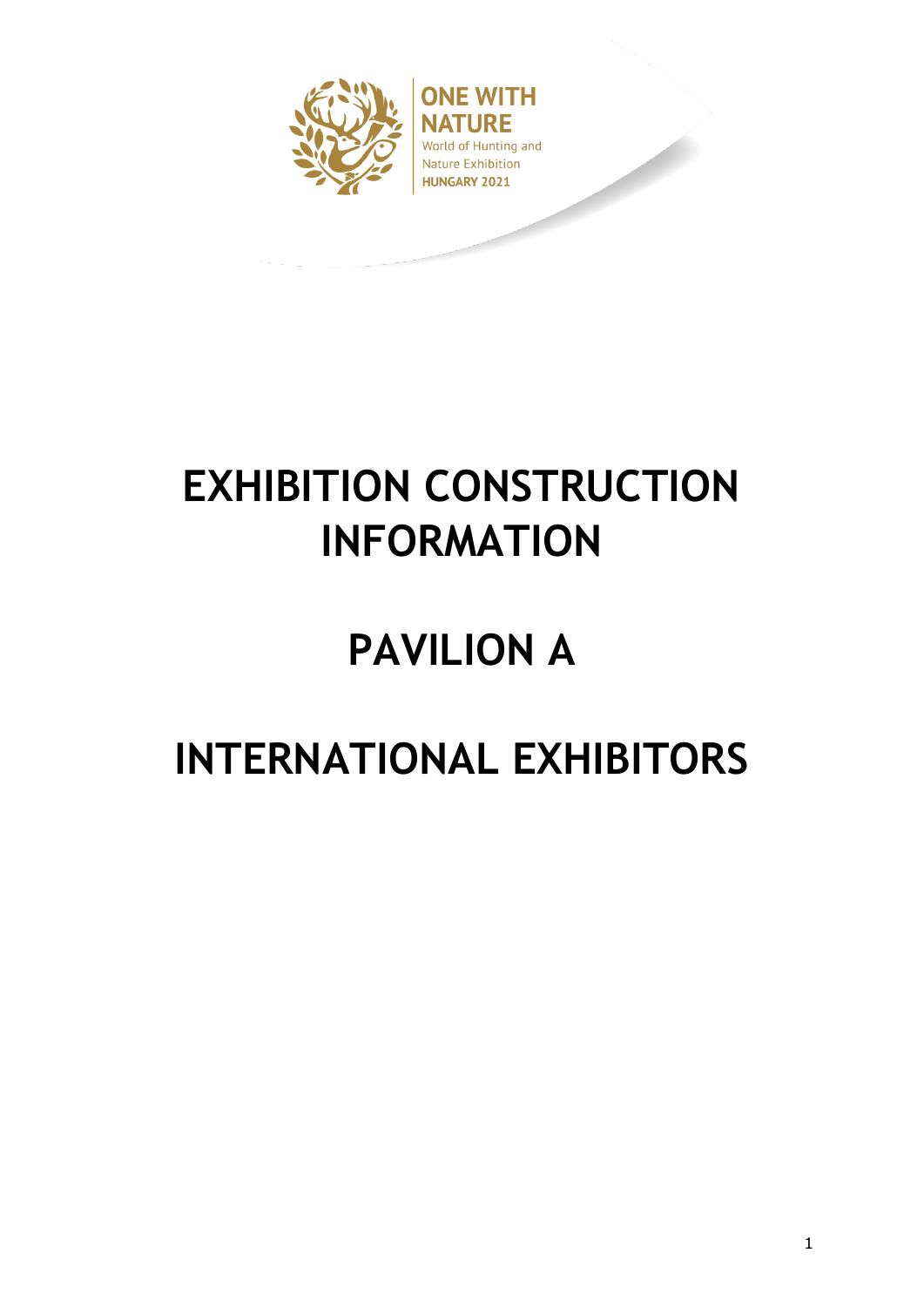

**ONE WITH NATURE** World of Hunting and Nature Exhibition<br>HUNGARY 2021

# **CONTENTS:**

| $\mathsf{l}$ .  |                                                                          |
|-----------------|--------------------------------------------------------------------------|
| $\mathbf{II}$ . |                                                                          |
| III.            |                                                                          |
| IV.             |                                                                          |
| V.              |                                                                          |
| VI.             |                                                                          |
| VII.            |                                                                          |
| VIII.           |                                                                          |
| IX.             |                                                                          |
| X.              | Exhibition and presentation of special equipment, objects and animals 17 |
| XI.             | The transport, delivery and loading of goods and installations 19        |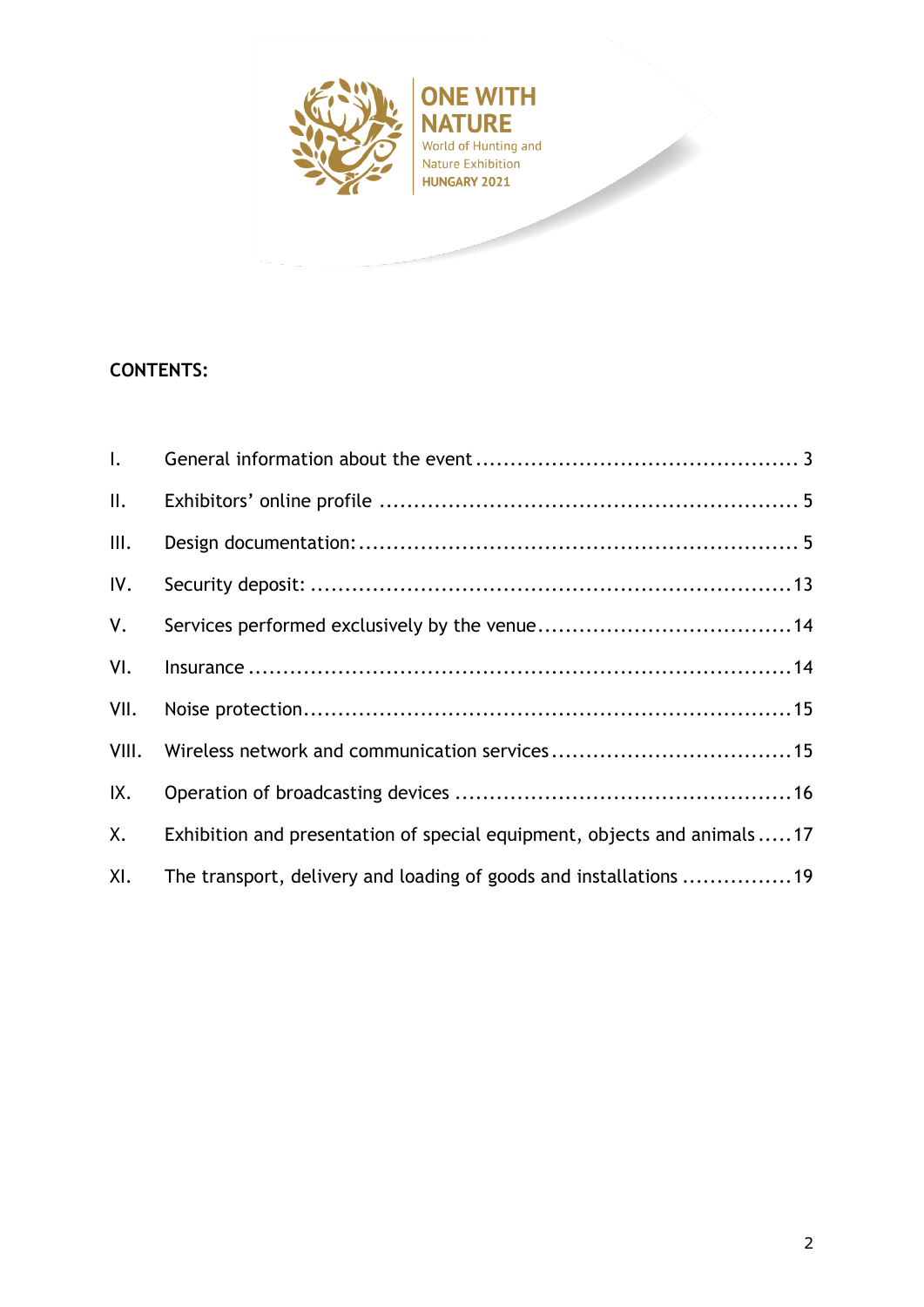

<span id="page-2-0"></span>**I. General information about the event** *Event venue for international exhibitors:*  Pavilion A HUNGEXPO Zrt. 1101 Budapest, Albertirsai út 10. (Expo tér 1.)

## *Event timeframe:*

Construction period: 15 - 24 September 2021 Operation period: 25 September - 14 October 2021 Dismantling period: 14 - 21 October 2021

Further information on the timeframe will be issued.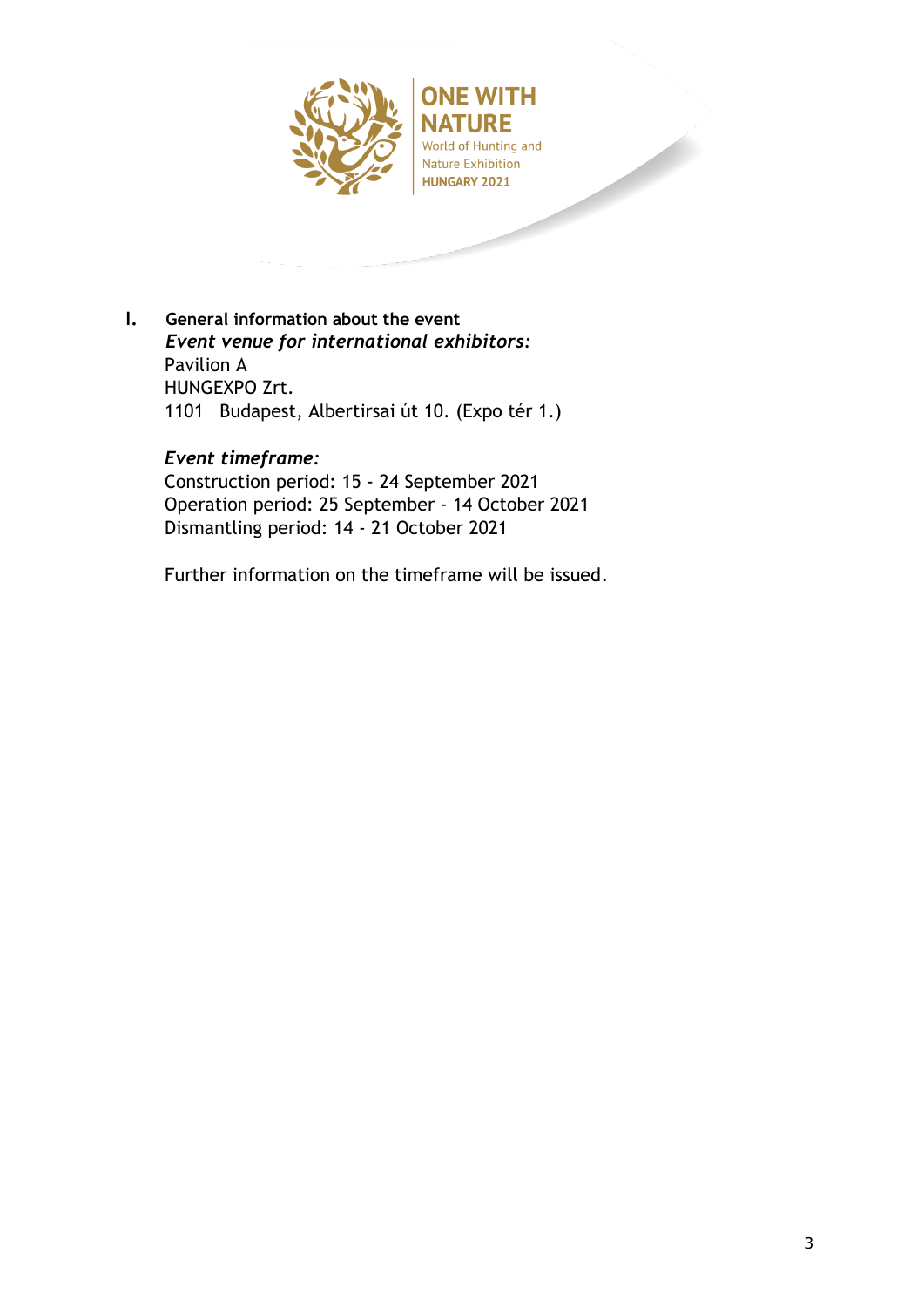

# *Event location map:*



**Example 2** hungexpo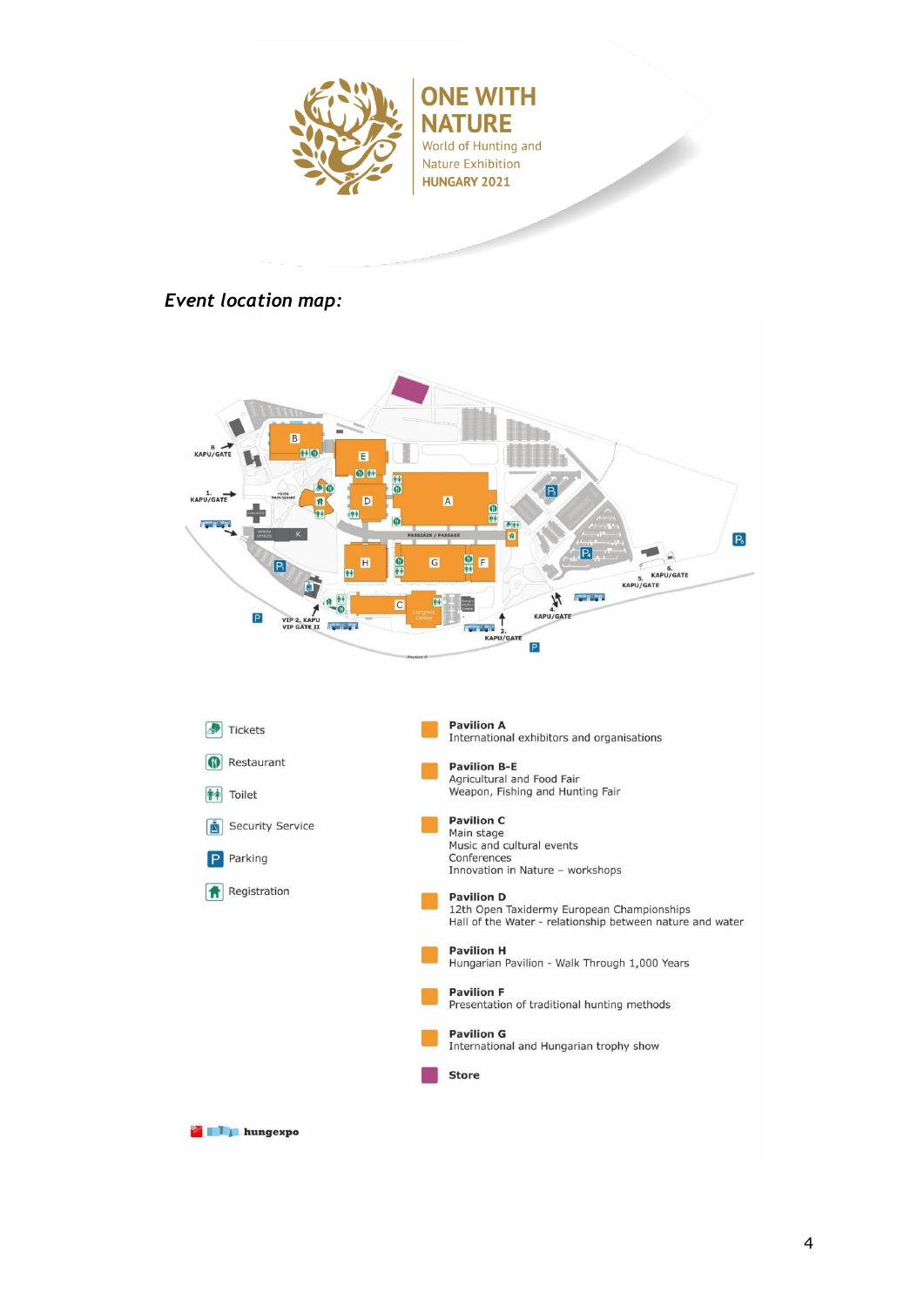

# <span id="page-4-0"></span>**II. Exhibitors' online profile**

The ordering of services related to exhibitors' displays take place through the online interface of the exhibition venue, HUNGEXPO Zrt. [\(https://HUNGEXPO.hu/en/exhibitors-zone/\)](https://hungexpo.hu/en/exhibitors-zone/). Help in using this interface can be found at the following address: [http://cdn.HUNGEXPO.hu/HUNGEXPO/documents/iEBMS\\_user\\_guide.pdf](http://cdn.hungexpo.hu/hungexpo/documents/iEBMS_user_guide.pdf)

Use of the interface is as follows:

HUNGEXPO will send the Cost Bearer a username and code to the email address you provided when applied online to the exhibition. With this username you can enter the online interface of HUNGEXPO Zrt.

On the interface the following options are available:

- access to information
- ordering services
- uploading the design plans of your stand/installation (if the installation is not built by HUNGEXPO Zrt.)
- tracking payment status
- when the status is green, passes for construction/dismantling entrance and parking will be available online

Conditions for green status:

- 1. Payment for any services which have been ordered, security deposit (if construction of the stand/installation is not carried out by HUNGEXPO Zrt.).
- 2. In the case of the construction of an individual installation (the uploading of the design plans for stands/installations not constructed by HUNGEXPO Zrt.) approved design plans of stands/installations.

## <span id="page-4-1"></span>**III. Design documentation:**

An important step in participating in the exhibition is the presentation of a detailed design plan for the stand/installation. The level of detail of plans should be at a least as high as plans submitted for permission from building authorities.

If the stand/installation is not being built/constructed by HUNGEXPO Zrt., the content and form of the plans for the individual stand/installation must comply with Hungarian design guidelines and technical regulations, European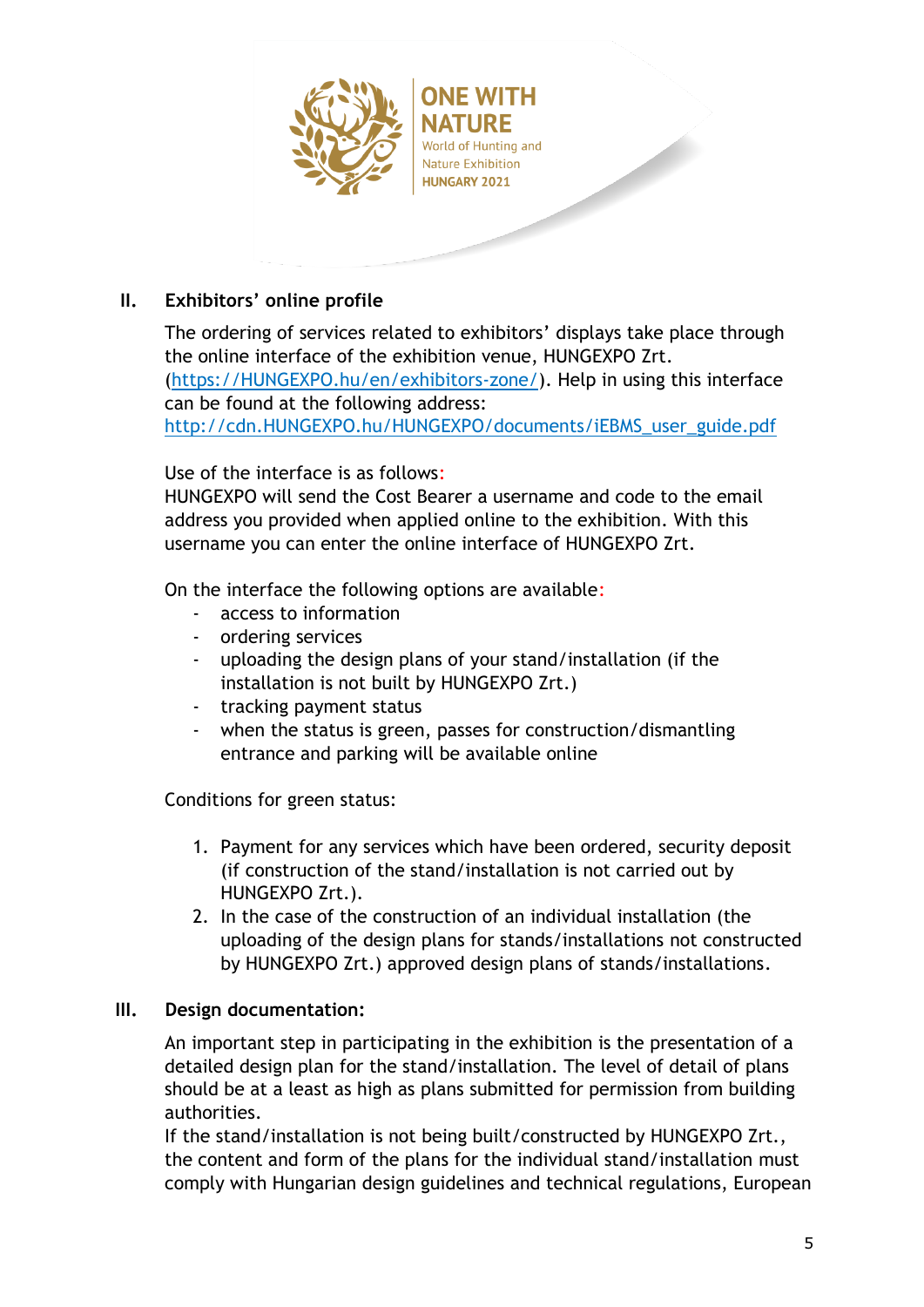

Union and Hungarian standards, and the chapters on workplace safety and fire regulations in the Operating and Operational Regulations of HUNGEXPO Zrt.

Prior to construction work for the event, plans should be uploaded to the online system, on which the permission process can be followed. Only stand / installation plans uploaded to the online system by the deadline will be accepted.

There will be an evaluation fee of HUF 25,000 (+ VAT) for design plans for stands/installations submitted in other ways or after the deadline (fax, email, etc.).

# **DOCUMENTS TO BE SUBMITTED:**

- 1. Site plan, floor plan showing furnishings and fittings, facade drawings
- 2. Detailed technical description, which must include:
	- a. Electrical plan of stand/installation

## **Information and construction rules:**

- o The electrical network of temporary structures can be of MT 380V Cu standard, or MT 1kV Cu standard for outdoor structures, or of equivalent design with copper cabling. The minimum permitted cross sectional area of cable is 1.5 square millimetres in halls or 2.5 square millimetres in outdoor areas.
- o Twisted wire ends must be tinned and fixed to the spot. Nontwisted or non-fastened cabling cannot be used within the premises of HUNGEXPO Ltd. and networks featuring such cabling may not go live.
- o Heat insulation sheets must be installed under electrical boxes fastened to flammable structures.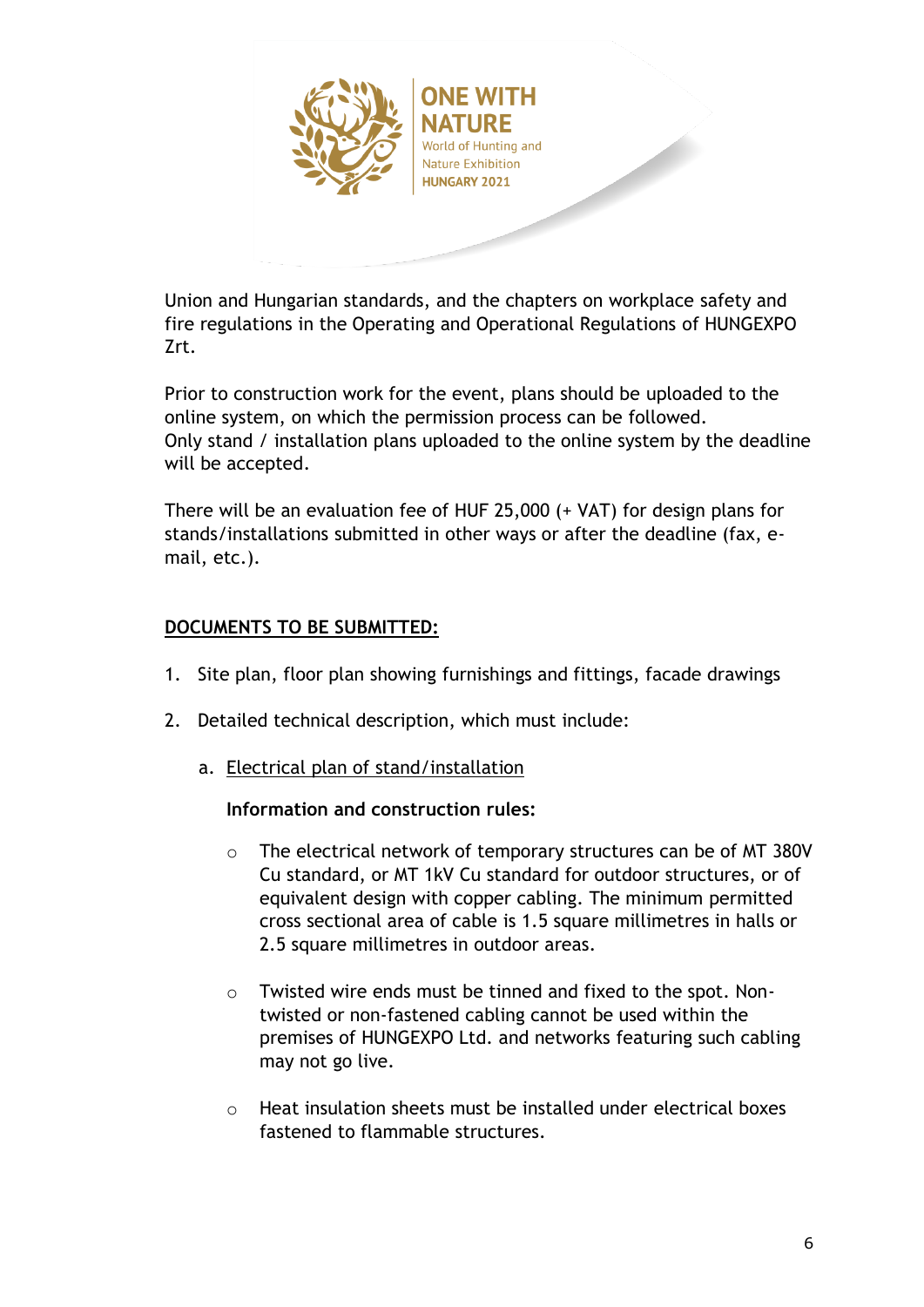

- World of Hunting and **Nature Exhibition HUNGARY 2021**
- o Refrigerating devices may only be operated on a separate circuit, with the possibility of de-energizing.
- o No additional electrical plans need be submitted if the Exhibitor's electrical energy demand - including the energy demand of exhibits featured in the area of the stand/installation - is no greater than 5 kW (3x10 A).
- o Requests for night-time electrical supply must be made to the operative organizational representative prior to the event, listing all the devices which require night-time electrical supply. These devices (e.g. refrigerators) require the installation of a separate circuit before the main switch. (For exhibitions, the Exhibitor is required to provide the means to turn off the power supply to the stand/installation illumination and to electrical devices at the stand/installation during the period of the event. For safety reasons, HUNGEXPO Zrt. will entirely switch off the electrical systems of the utility tunnels, with the exception of sections providing night-time electrical supply.)

# **The electrical plan must include:**

- single-line wiring diagrams with performance data
- technical description
- description of electric shock protection
- fire and work safety descriptions
- detailed description of the parameters of special electrical devices
- start-up parameters for motors over 5 kW
- engineer's statements featuring the name, licence number and signature of the engineer
- b. Building services engineering plan, containing:
	- technological plan (e.g. for operating machines)
	- technical description
	- engineer's statements featuring the name, licence number and signature of the engineer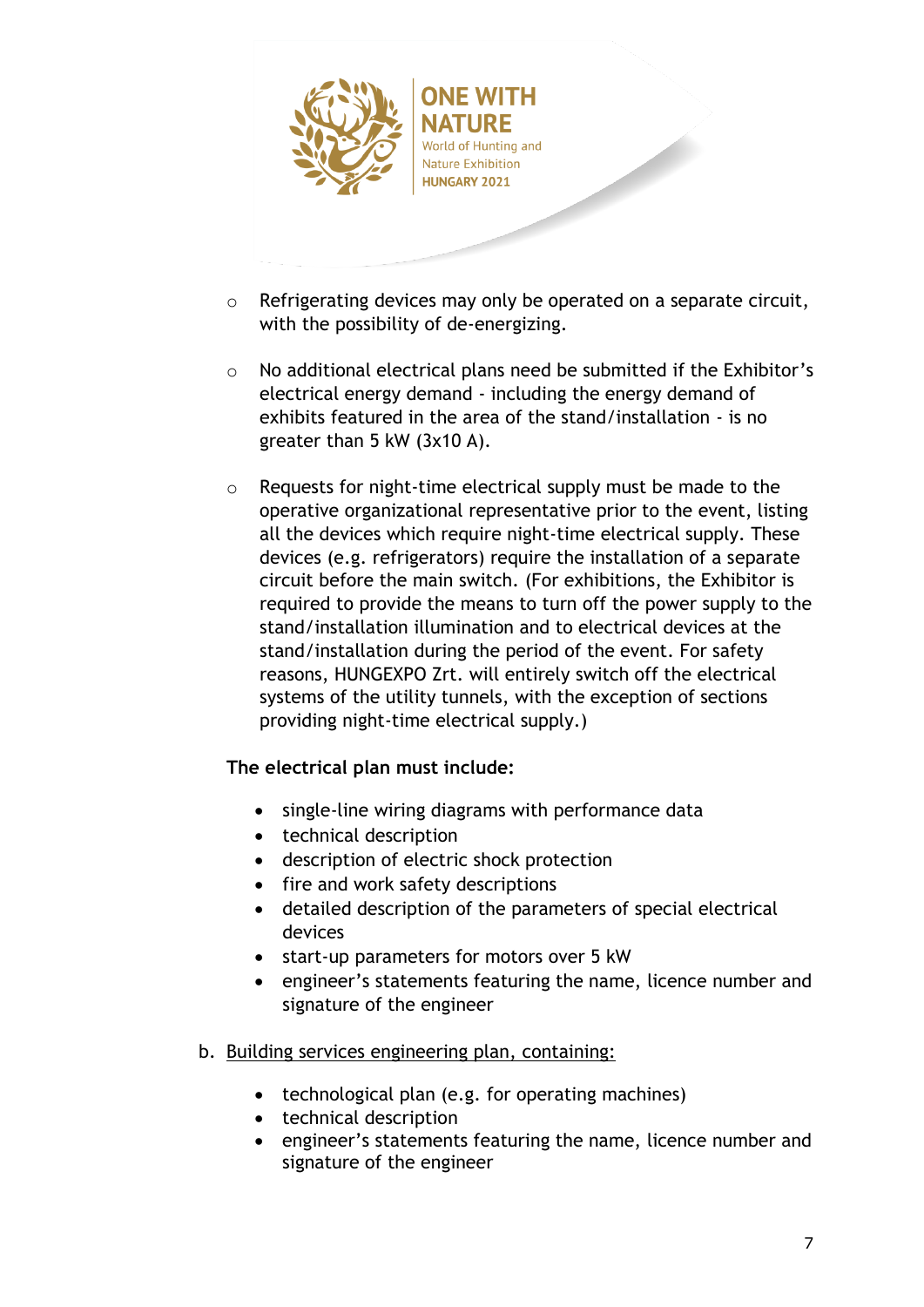

- building services engineering must adhere to MSZ 2364 specifications
- c. Plan for suspended objects

## **Information and construction rules:**

- o During the installation of the suspension system, the stand /installation construction contractor must provide for the protection of the surface finish of the support structure and the cables and devices of the structure. The stand /installation construction contractor is liable for any damage arising through negligence, wilful acts or unlawful work.
- $\circ$  It is strictly prohibited to drill holes or compromise the integrity of the building's support structure
- o The overall load suspended from a pavilion's ceiling lattice must be no greater than 10 kg/square metre, and no single point load may be greater than 150 kg.
- $\circ$  For objects suspended from a pavilion's ceiling lattice if a point load is greater than 30 kg it may only be suspended from an intersection between structural bars, or within 10 cm of such an intersection. A point load of less than 30 kg may be positioned anywhere.
- o Two-point (Y-shaped) suspensions suspended from a pavilion's ceiling lattice must comply with the above rules, and the angle between the slanted suspension members must be no greater than 90 degrees.
- o Loads of up to 300 kg can be hung from the intersections of the latticework, provided the overall load is no more than 10 kg/square metre.
- o The highest point of the suspended element must not exceed the maximum construction height specified for the hall in question.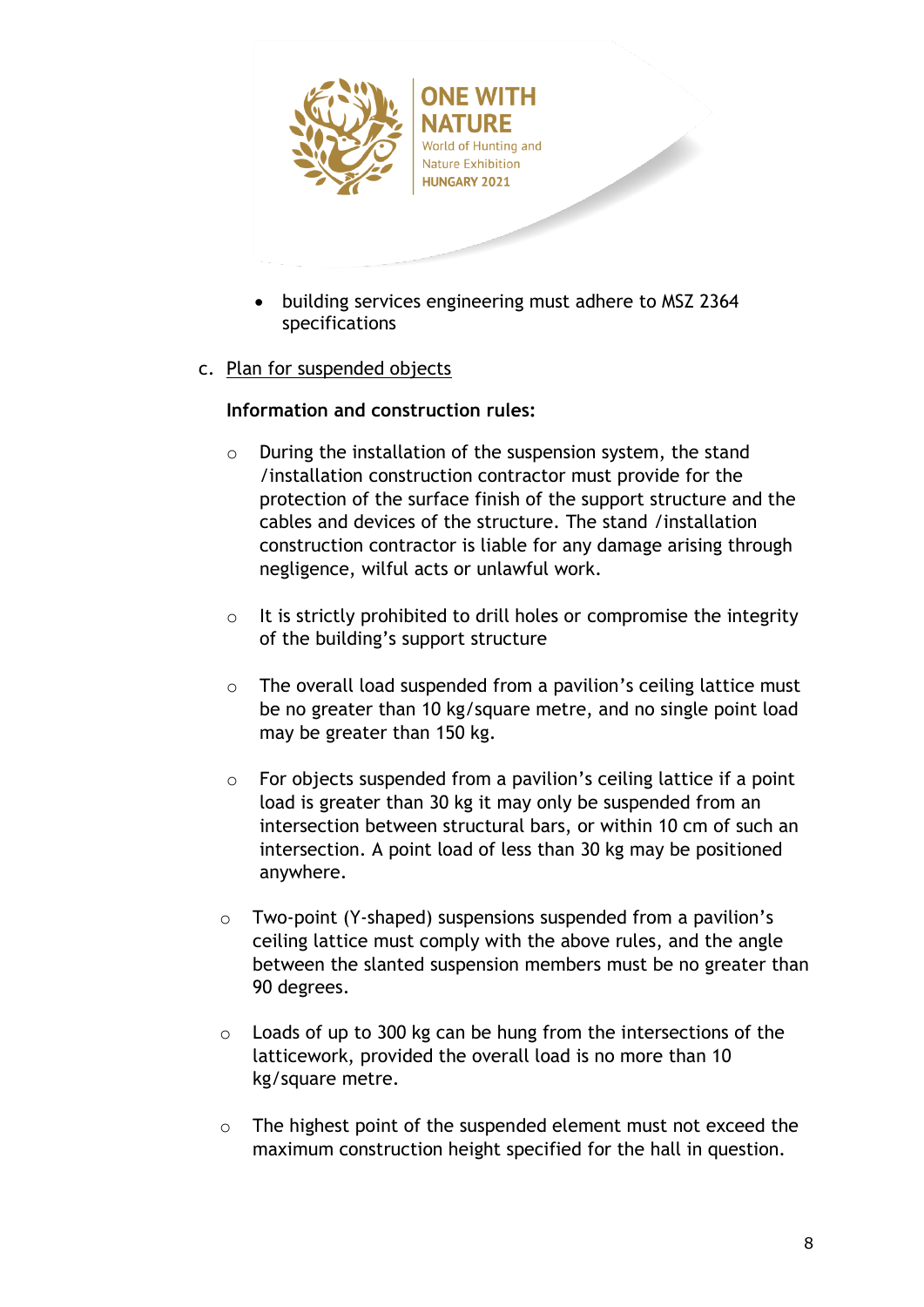

o Items may only be suspended in the 1.00 metre perimeter towards the neighbouring stand /installation with the consent of the neighbouring Exhibitor.

# **Content of permission for suspended items:**

- the description of the item to be suspended (material, weight)
- the number of suspension points
- layout drawings to aid comprehension
- statement on the stability of the item to be suspended
- d. Water supply and installation location, wastewater plan

## **Information and construction rules:**

- $\circ$  the water supply is provided through floor-level pipes with 1/2" joint connections with 0.2 MPa (2 bar) pressure at floor outlets.
- $\circ$  Sewage connections have 3/4" / 32 mm joints. The wastewater system can only handle the water flow of hand washing facilities and is not suitable for handling the flow of wastewater from dishwashing producing grease or larger waste particles. Such needs must be satisfied with individual technical solutions at the Exhibitor's expense.
- o The Exhibitor or their subcontractor must provide access to the floor-level connection points by leaving connection points unobstructed or by cutting holes through podiums, outer casings or structures. The Exhibitor is liable for all costs and damage arising from the failure to fulfil this obligation or for hindering utility connection and trouble-shooting procedures.
- o Only water-based devices fitted with a trap may be connected to the wastewater system.
- o For machines using special high water pressure, the technological descriptions must be attached to the technical plans or forwarded to the relevant organizing representative of the event.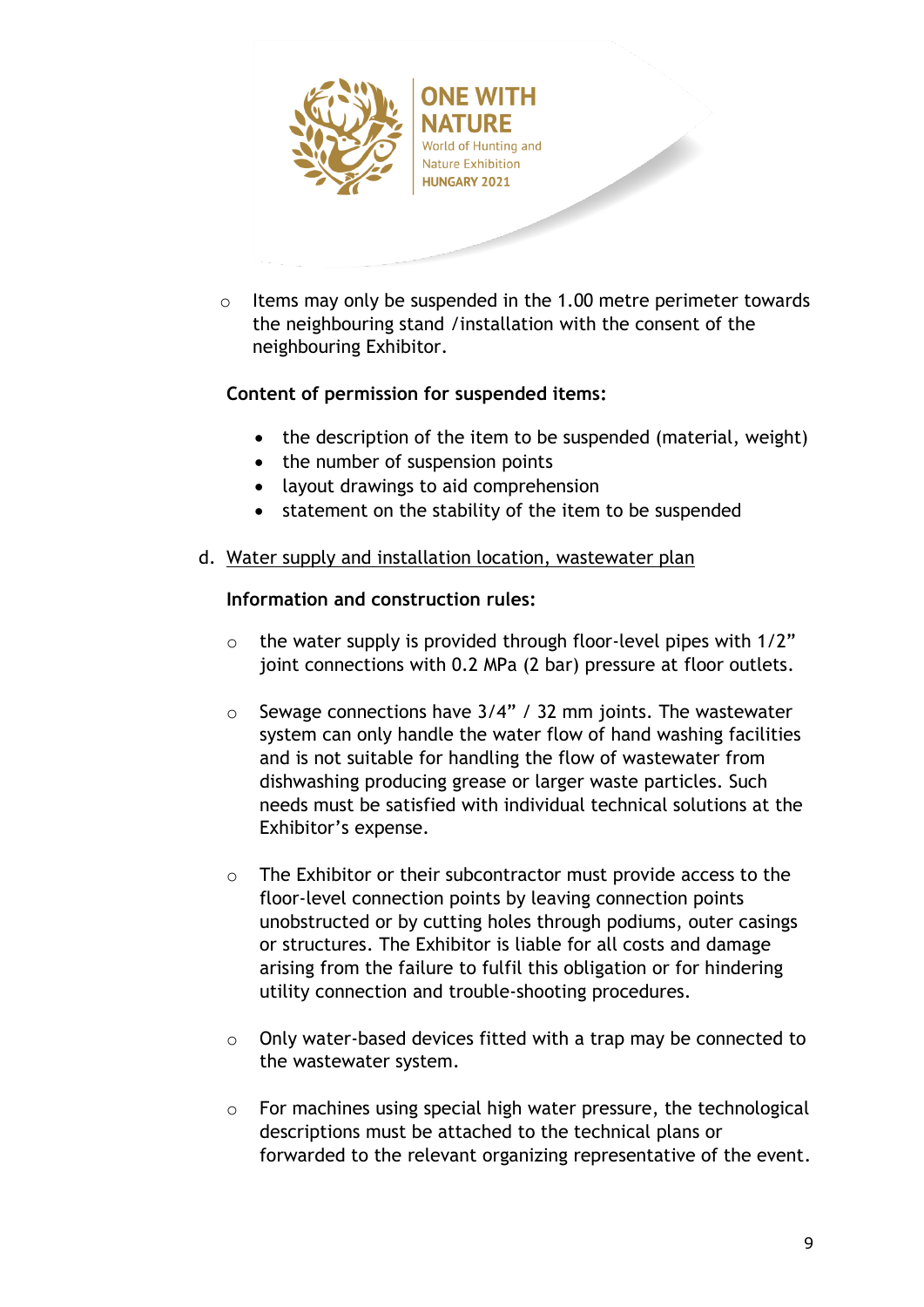

- **NATURE** World of Hunting and **Nature Exhibition HUNGARY 2021**
- e. Special documentation for multi-level stands/installations

# **Information and construction rules:**

- $\circ$  Indoor multi-level stands/installations must have a floor area of at least 50 square metres, and the technical plans must confirm that the fire load does not exceed 650 MJ/square metre during the construction, including the exhibits, stand-building materials and the additional materials required for the operation, brochures, etc.
- o Free headroom at every level must be at least 2.50 metres. The working load of the floor structure of an upper level must be no less than the value appropriate to its use (office or warehouse) specified in the building regulations in use in Hungary. The stability of the structure must be certified with a separate expert opinion from a structural engineer and the evacuation time from the upper level must be confirmed by a calculation which must feature the architect's name and licence number.

## **Content of construction plans for multi-level stands/installations:**

- structural engineer's expert opinion, featuring the name, licence number and signature of the structural engineer
- evacuation calculations
- additional drawings necessary for understanding and evaluating all individual separate structures
- f. Documentation/declarations related to fire regulations

## **Information and construction rules:**

o In outdoor areas, installations and stand structures – of standard or unique design – each require 1 fire extinguisher, with an extinguishing capacity appropriate to the size of the occupied area. The fire extinguisher must be certified and must be valid in conformity with the relevant legislation.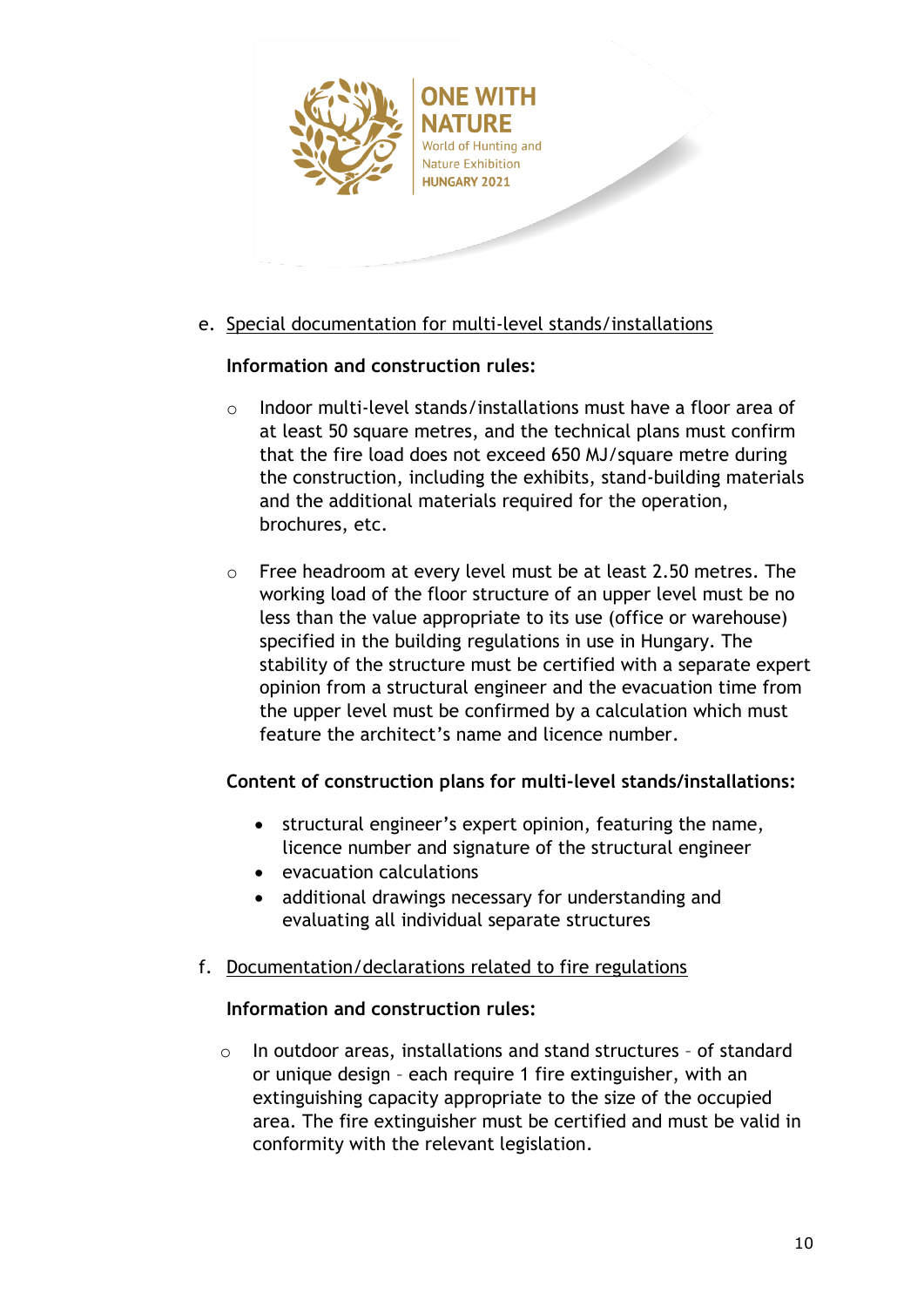

- o Installation materials must be at least B1-S1-d0.
- o After vacating it, the Exhibitor or their subcontractor is liable for closing the stand/installation, leaving access routes unobstructed, shutting off utilities (water, gas), disconnecting electrical devices, ensuring access to fire protection equipment and checking that the above tasks have been carried out.
- $\circ$  The regular operation of solid fuel or gas-based devices used for presentation purposes (ovens, gas cookers etc.) may only take place in outdoor areas.
- o In outdoor areas, such devices can be used in the open air or in temporary structures.
- o In both cases, rules and regulations for their operation must be observed, particularly in relation to the discharge of exhaust fumes.
- o It is prohibited to install, store or use the following materials in exhibition halls or adjacent rooms and outdoor areas, even temporarily:
	- flammable and explosive devices
	- flammable liquids (paints, thinners, petrol, etc.)
	- materials prone to spontaneous combustion
	- materials which can result in fire or explosions due to a chemical reaction with other materials
	- **·** pressure vessels (LPG, oxygen, nitrogen, etc.)

## **Content of the fire protection plan:**

- For all installations, decorations and individual stands/installations the Exhibitor must provide a document which must include the name of the installation structure, the fire hazard classification of the construction elements and the fire safety certificate.
- In particularly justified cases, the Fire Safety Department may issue permits for storing certain materials in response to a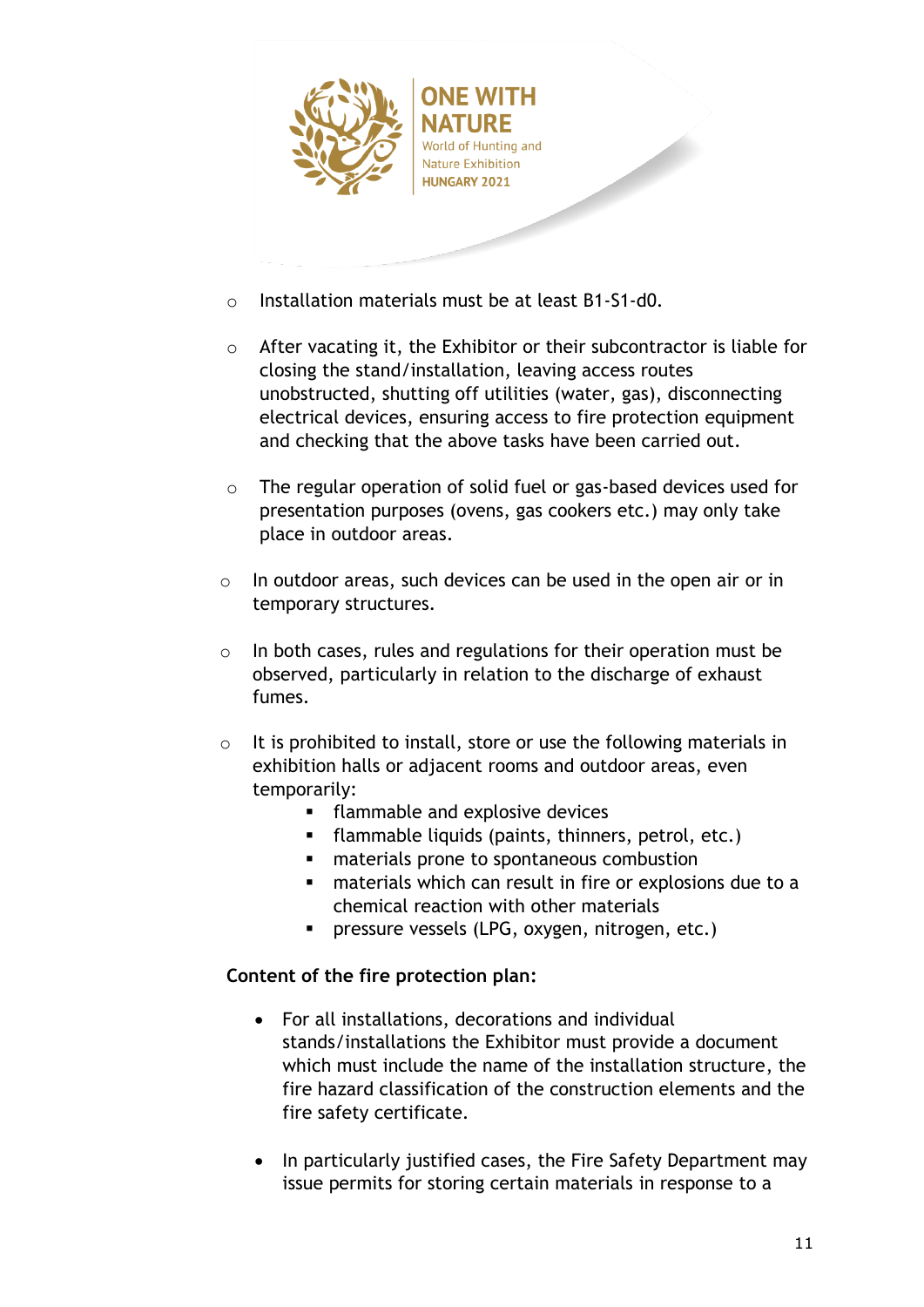

World of Hunting and **Nature Exhibition HUNGARY 2021** 

written request. Such requests must include a description of the storage, place of use, the amount and parameters of materials to be stored and used, and the fire safety measures. The request must be submitted no later than 48 hours prior to commencing the storage or use of the material.

- For flammable stand installations, stand structures, textile, paper, reed, carpeting and decorations, the Exhibitor must take flame retardant measures prior to their installation. Flame retardant statements, fire safety examination certificates and the performance statement of flame retardant materials are to be submitted to the Fire Safety department on the day prior to the event.
- 3. Stand/installation designer's statement

Construction and specialists plans can only be prepared by certified and authorized architects. The Exhibitor must provide the stand/installation designer's statement, which must feature their name, their licence number and their signature. Failure to provide the designer's licence number may result in the withholding of permits.

4. Layout plan for machinery

If machinery is to be operated at the stand/installation, technical drawings must be provided which include the layout of the machinery, its technical parameters and its operating technology.

5. Declaration related to work safety

The Exhibitor or their subcontractor must issue a written statement on the observance and enforcement of work safety requirements.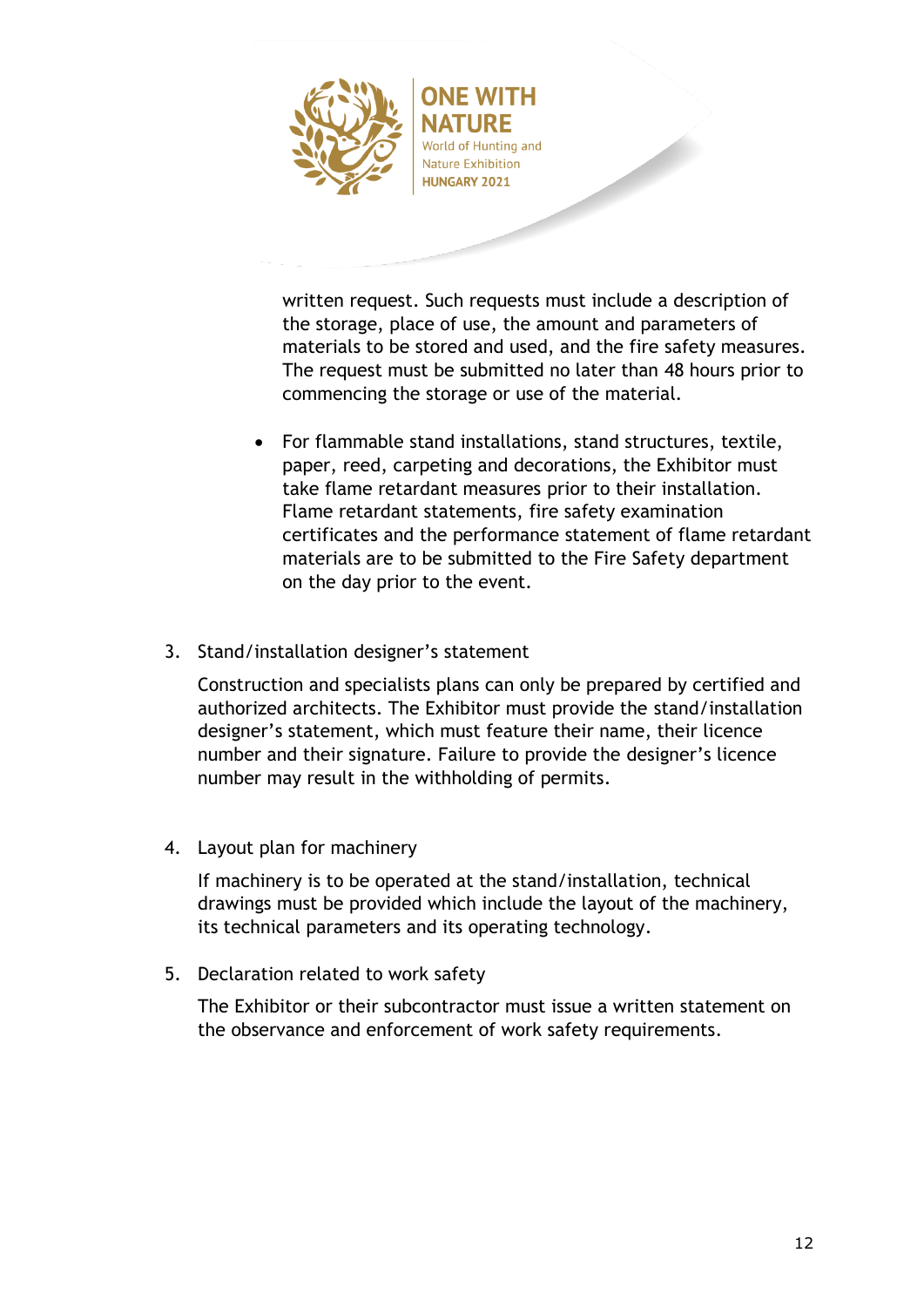

# World of Hunting and **Nature Exhibition HUNGARY 2021**

## <span id="page-12-0"></span>**IV. Security deposit:**

HUNGEXPO Zrt. requires payment of a stand building security deposit in order to protect its assets (hereinafter: "security deposit"). The security deposit is payable by every external contractor, and exhibitors building their stand and exhibition area (hereinafter: "Exhibition area"). The security deposit is not payable by exhibitors who order construction of their standard or unique stand/installation from HUNGEXPO Zrt. The purpose of the security deposit is to compensate for any damage caused at the Exhibition area and/or structures (repair, replacement). HUNGEXPO Zrt. may deduct from the security deposit any amounts spent on repair of damage.

The security deposit is payable only by bank transfer. HUNGEXPO Zrt. will refund the security deposit in full after the dismantling period if the exhibition area is returned in an undamaged condition. If the exhibitor has any other outstanding financial obligation to HUNGEXPO Zrt., HUNGEXPO may withhold the deposit amount until payment of the outstanding sum.

Amount of security deposit**:**

HUF 4,000 /m2, minimum HUF 100,000, maximum HUF 300,000 or EUR 14 /m2, minimum EUR 344, maximum EUR 1,034.

The exact amount of the security deposit is in the deposit letter, which is sent automatically by the system.

The Exhibitor or their contractor is obliged to take possession of the allocated area for their stand/installation before the start of the exhibition and return it to pavilion security when the exhibition finishes. The security deposit will only be returned when the stand/installation area has been returned to HUNGEXPO Zrt. by the end of the dismantling period. If the contractor or exhibitor leaves the territory of HUNGEXPO Zrt. during the stipulated demolition period without having handed over the area of the stand/installation and without online confirmation from the Event Coordinator of HUNGEXPO Zrt., they shall forfeit the security deposit. Return of the security deposit - in full, or in part in the event of damage or non-compliance - will take place after the dismantling period, with the agreement of the Event Coordinator.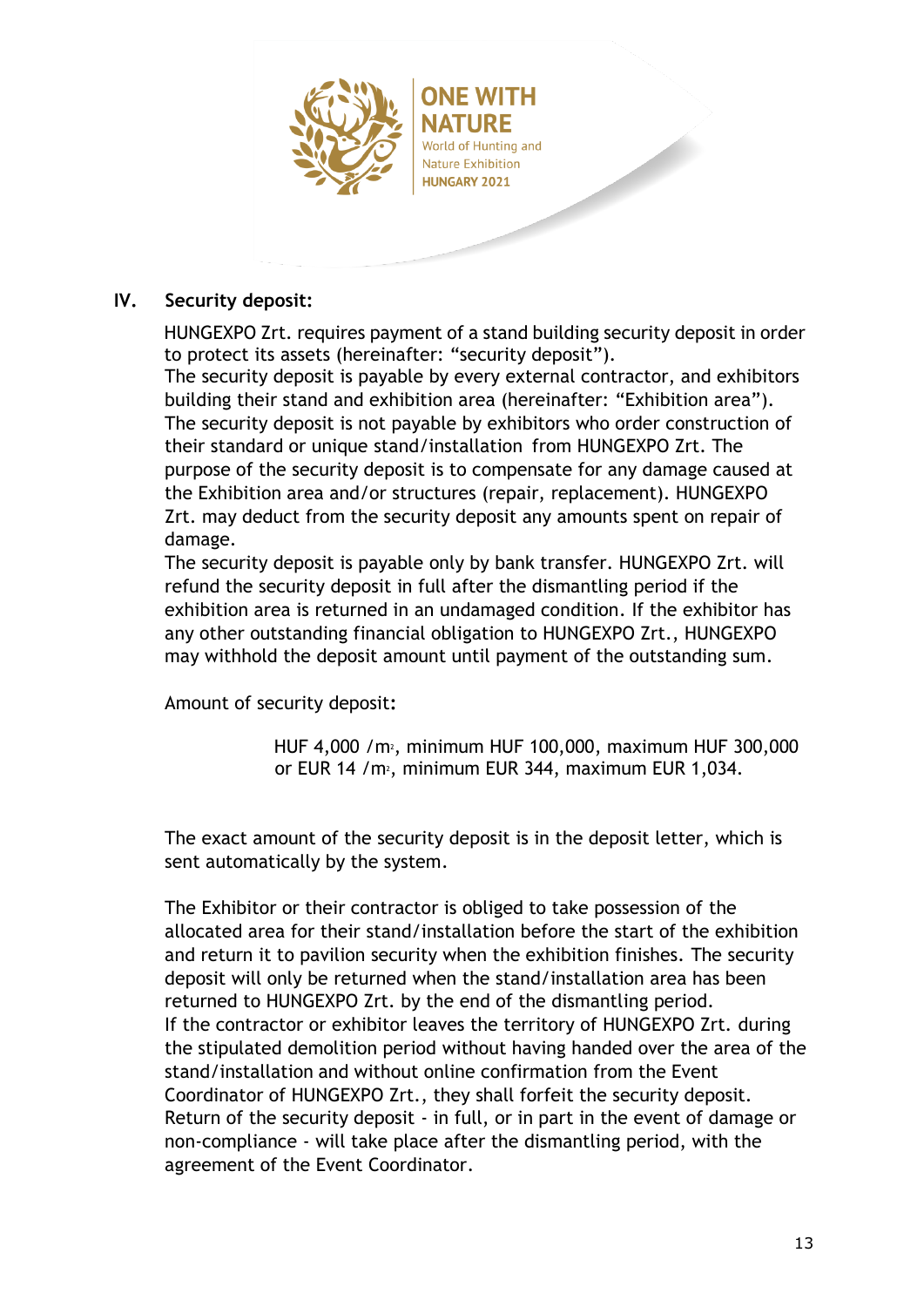

# <span id="page-13-0"></span>**V. Services performed exclusively by the venue**

Within the premises of HUNGEXPO Zrt., the Exhibitor may only order the following services from HUNGEXPO Zrt. Any individual performing these activities who has not been contracted by HUNGEXPO Zrt. may be removed from the premises of HUNGEXPO Zrt., and claims may be pursued against them and the exhibitor utilizing their services.

### **Non-mandatory services performed exclusively by the venue:**

- Catering, with the exception of product tasting (see XI.4. for more information on product tasting)
- Work on suspended items, rigging, curtaining
- IT and office equipment rental
- Telecommunication services, wired internet
- Provision of wireless internet and related equipment
- Electricity and water connections
- Gardening and planting
- On-site media and signage sale and production
- AV services
- Conference technology
- On-site logistics, handling by forklift trucks, forwarding, hoisting
- shell-scheme stand /installation building and associated services
- Carpeting
- Personal and property security services
- Liability insurance

#### <span id="page-13-1"></span>**VI. Insurance**

The Exhibitor or their subcontractor must have a valid liability insurance for inadvertent and/or unforeseen (accidental) injuries caused as a builder (or furnisher, disassembler, etc.) or for the same activities of their subcontractors throughout the duration of said activities performed on the premises of HUNGEXPO Zrt. However, the existence of said insurances and the reimbursement ceilings shall in no way limit the Exhibitor's liability.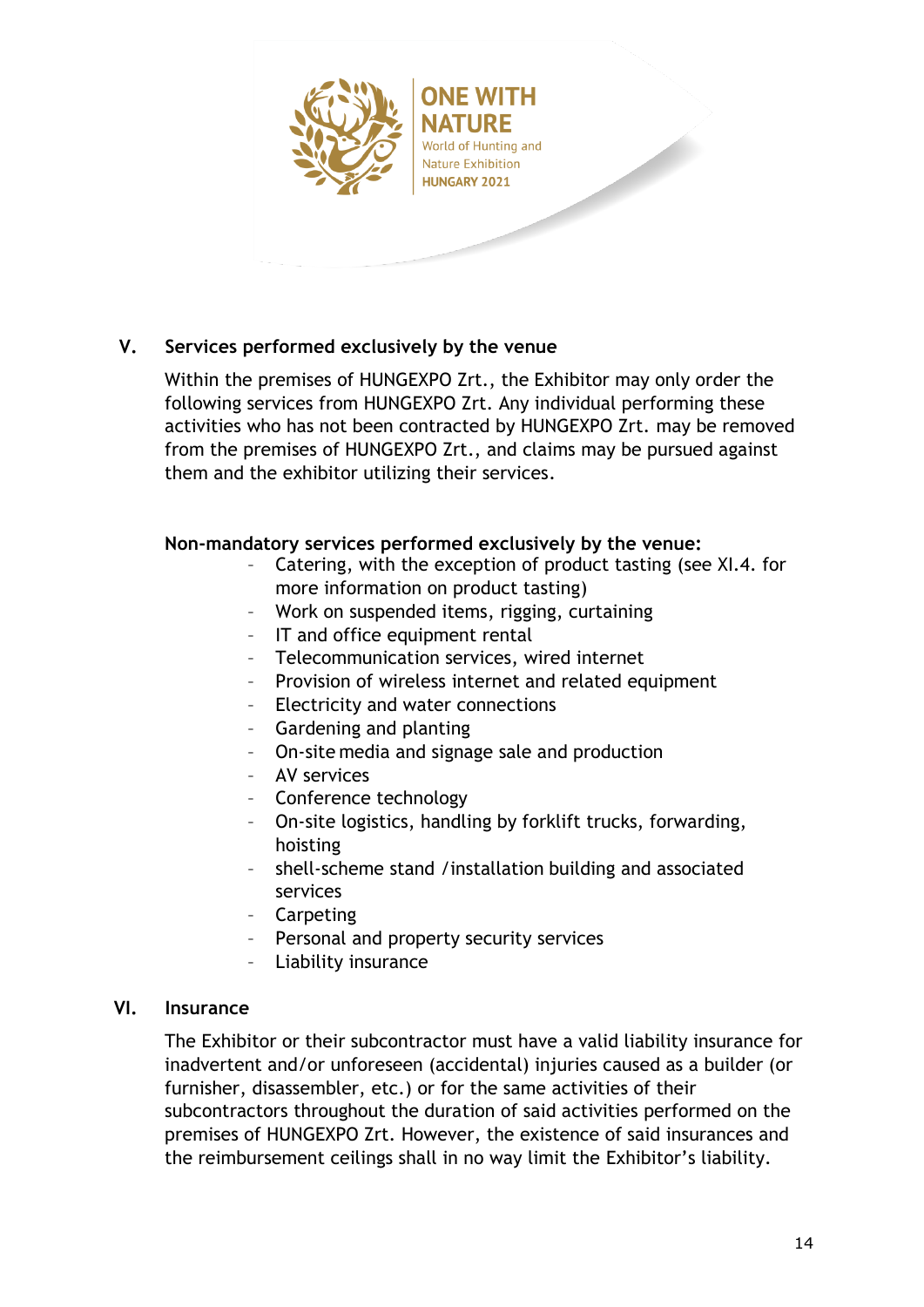

NATURF World of Hunting and **Nature Exhibition HUNGARY 2021** 

### <span id="page-14-0"></span>**VII. Noise protection**

Regardless of its location (for example an enclosed showroom) and source (music, show, machine, device, etc.), the noise levels of presentations must in general not exceed 80 dBA.

If, despite a warning from a representative of HUNGEXPO Zrt., an Exhibitor fails to terminate any noise-producing activity, HUNGEXPO Zrt. may disconnect the stand's/installation's electricity supply. All liabilities arising from this shall fall solely on the Exhibitor. Any presentations entailing a higher level of noise may only be carried out with the preliminary written permission of HUNGEXPO Zrt. In this event a noise-protection structure is to be provided by the Exhibitor; the level of noise may not exceed 85 dBA, and may only commence at 15 minutes past every even hour.

It is prohibited to demonstrate the functioning of any device emitting noises or signals likely to cause alarm, e.g. distress signals, warning alarms, smoke or lights.

#### <span id="page-14-1"></span>**VIII. Wireless network and communication services**

HUNGEXPO Zrt. provides Compoffice-R Kft., RentIT.hu - as well as other service providers designated by HUNGEXPO Zrt. – with the exclusive concession rights for operating wireless (e.g. WIFI, IEEE 802.11 a/b/g/n, WiMax, etc.) online communication services and networks. Due to the interference arising from the non-coordinated use of multiple devices, the use of dedicated WIFI routers/access points at events is prohibited.

## **Infrastructure description**

- Primary incoming internet bandwidth via optical fibre, 1/1 Gbps
- Secondary incoming internet bandwidth via microwave transmissions, 300/300 Gbps
- Redundant optical fibre and copper wire backbone runs between the halls/buildings
- Palo Alto PA-3020 firewall with continuous monitoring is an integral part of the dedicated Wi-Fi AP for operating devices/machines on display at stands/installations. In such cases, the frequencies to be used must be coordinated with HUNGEXPO Zrt. or its IT service provider which ensures its network security and reliability.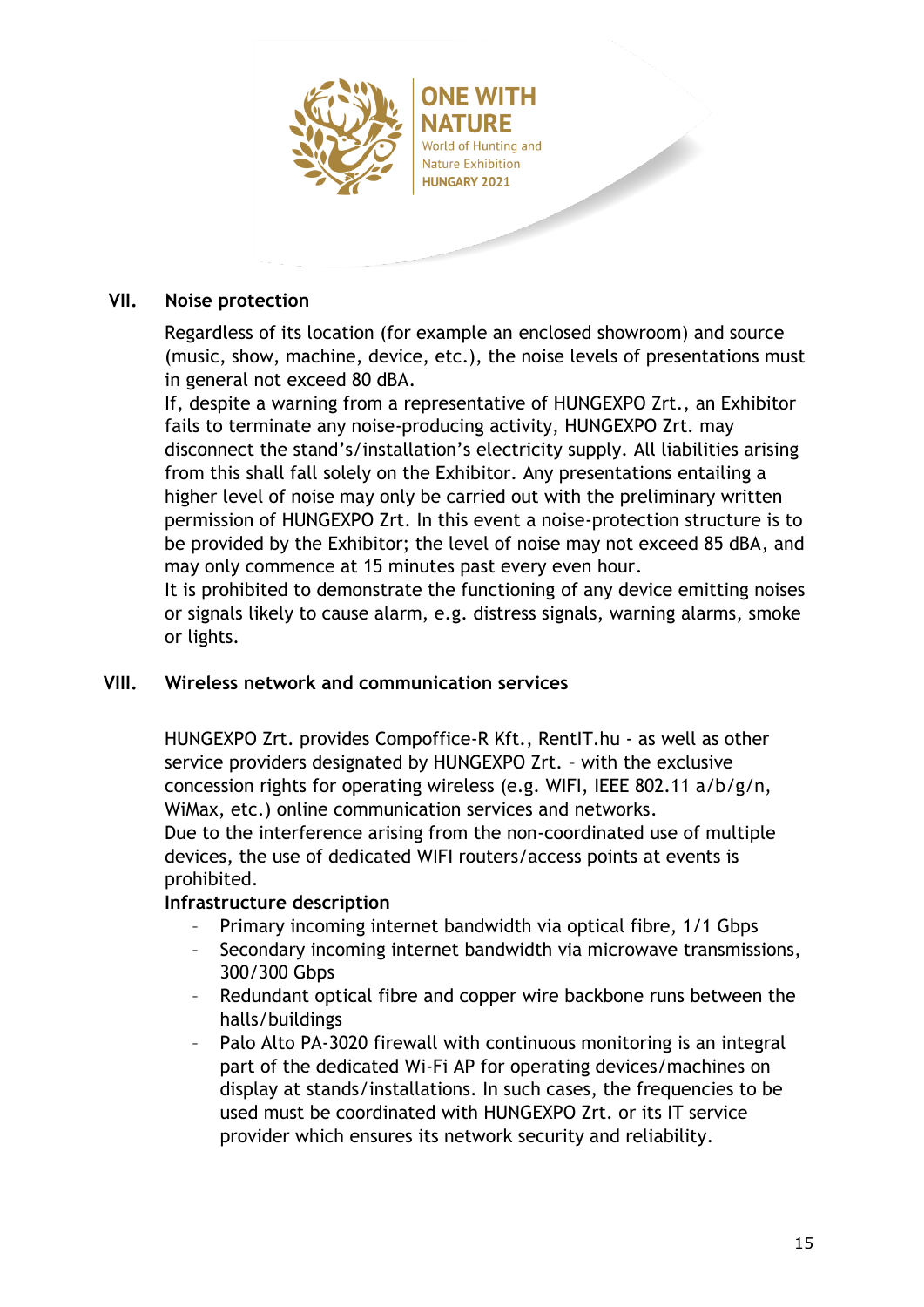

NATURE World of Hunting and **Nature Exhibition HUNGARY 2021** 

- Managed Cisco-based network infrastructure (Cisco Catalyst 2960, 3560 type switches) in all pavilions feature UTP CAT6 and CAT7 cable network trapdoor floor outlets.
- High performance Ruckus ZoneFlex WIFI network infrastructure with ZD3000 controller, supporting 2,4 and 5 GHz frequency bands (in Pavilions A, F, G, in the access way)
- Individual (limited number!) WIFI SSIDs, optional separate dedicated VLANs, public IP addresses, etc.
- On-site engineers and technicians will guarantee a high level of technical support during the various events.
- The use of WIFI and radio devices without prior coordination is prohibited, and HUNGEXPO Zrt. is authorized to remove such devices or have them turned off

# <span id="page-15-0"></span>**IX. Operation of broadcasting devices**

The operation of two-way radio products, industrial TV units and wireless devices requires the presentation of valid official licenses to the organizing representative of HUNGEXPO Ltd. designated for the event in question.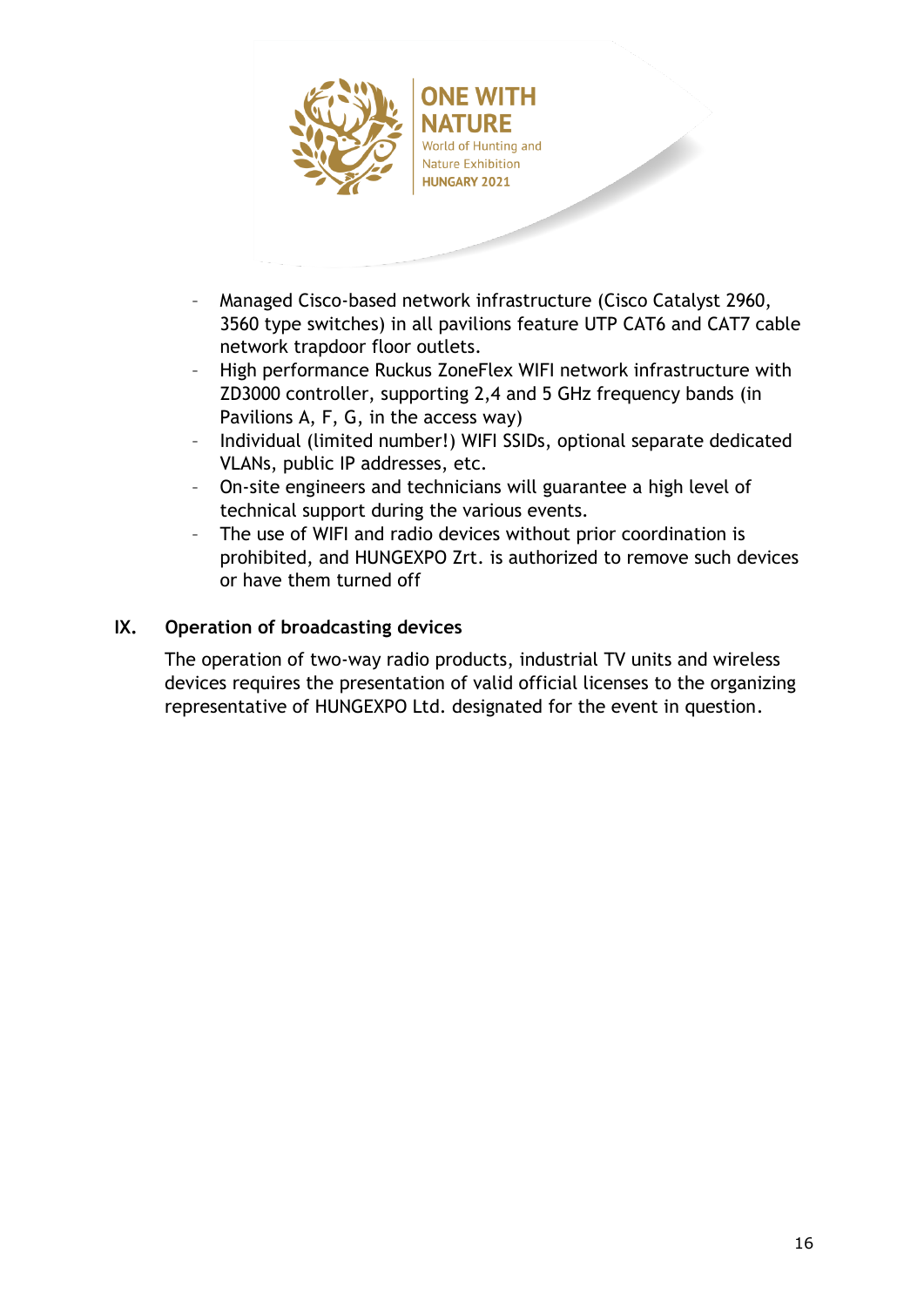

# <span id="page-16-0"></span>**X. Exhibition and presentation of special equipment, objects and animals**

# *1. Live animals*

- o Animals brought with permission onto the premises for the duration of the events must be handled and demonstrated in accordance with the relevant regulations and without causing any accidents or injury to any individuals. Animal exhibitions and demonstrations must be carried out in compliance with the Ministry of Agriculture's Decree no. 41/1997. (V.28.). Animals on display must not be left unsupervised in pavilions overnight.
- o After the relevant demonstration, animals must not remain in the pavilion, but must be moved to a location where it is appropriate for them to be kept. When being taken to designated areas, dogs must be kept muzzled and on a lead.
- o Owners and keepers are responsible for any damage caused by animals.
- o Animals brought onto the premises and taking part in the demonstrations must have valid vaccination documentations, which we request to be presented to the organisers prior to the event. In the absence of vaccination papers, the organisers may ask the owner to leave the premises with the animal.
- $\circ$  All shows, sporting events and the manner of the presentation of animals taking part in various events as well as all activities which attract and/or involve great crowds must be reported to the organisers.

# *2. Display of firearms*

Act XXIV of 2004 and Governmental Decree no. 253/2004 (VIII.31.) on its implementation require official licenses for the display of firearms. Precise information on requests to exhibit firearms will be sent at a later date.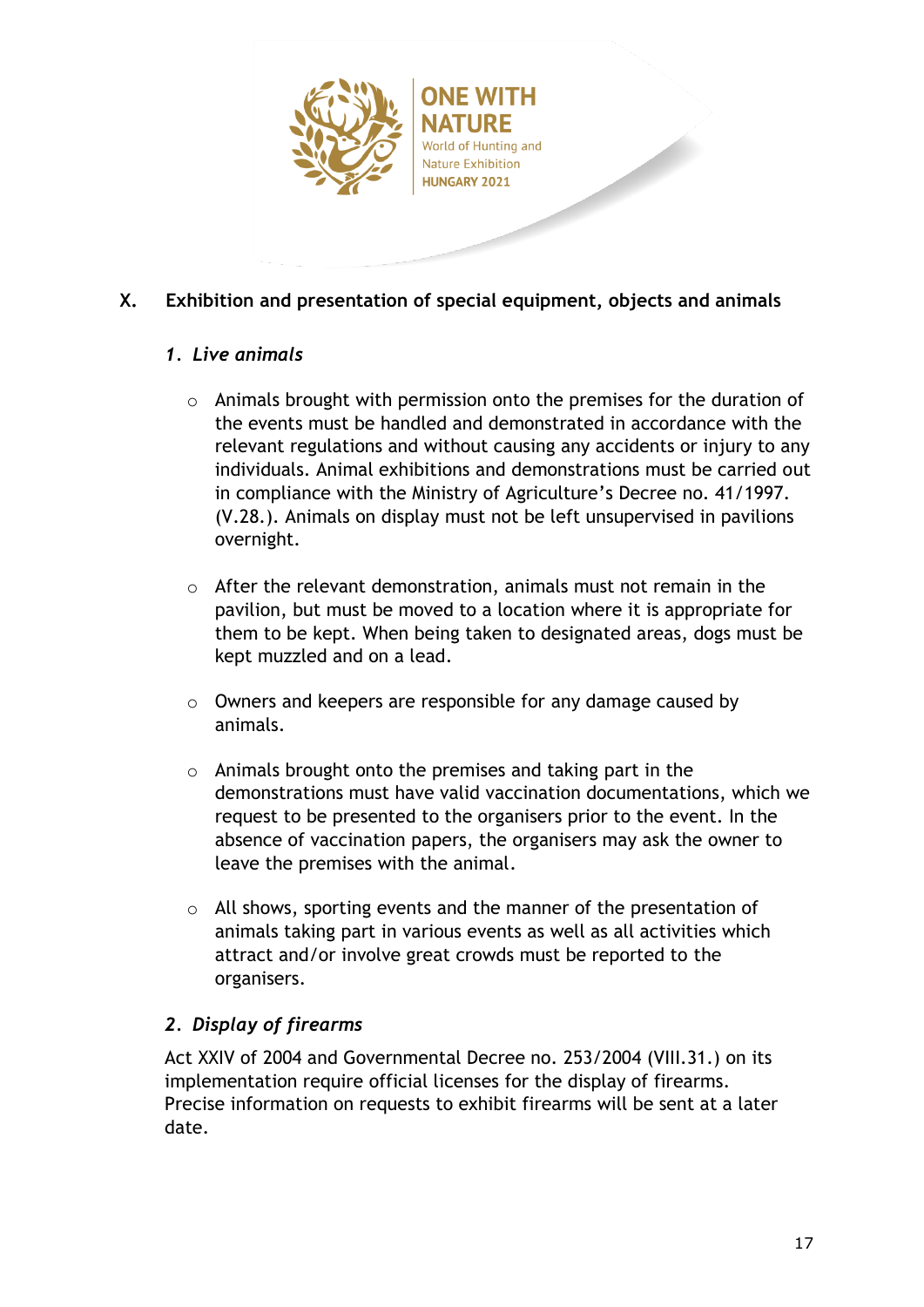

# *3. Display of gas and explosives*

In order for gas and explosives to be presented in accordance with Government Decree no 173/2011 (VIII. 24.), in addition to permits from the competent authorities, other permits and consents must be obtained for the given categories. If the exhibitor plans to present gas and explosives, the organizers will assist in obtaining the permits.

# *4. Presentation and sale of foodstuffs and offering samples*

Details of exhibitors selling food and offering tasting at the event shall be forwarded by the Organizer to the competent local government authorities, the food chain safety office and all agencies which, according to current legislation, require such notification. In order for this to happen, such exhibitors must inform the Organizer of their intention to carry out such activities in good time prior to the event. Permits of businesses selling food and offering tasting during the relevant display must be kept by the business in question (the Exhibitor or other individuals) at the stand/installation at all times, as the event may be randomly inspected by the authorities for public health and epidemiological reasons. For temporary events, the distributor selling the food must be in possession of the official licenses for products as required by law, must specify their name and registered offices, and must fulfil all legislative obligations.

At fairs, exhibitions and events, alcoholic products may only be distributed by excise goods retailers after notifying the national tax and customs authority no later than 3 working days prior to commencing sale. All related legal obligations must be fulfilled.

## *5. Radioactive materials*

If an Exhibitor or their subcontractor displays radioactive materials, they are obliged to notify the competent agency and obtain the necessary permits from that agency.